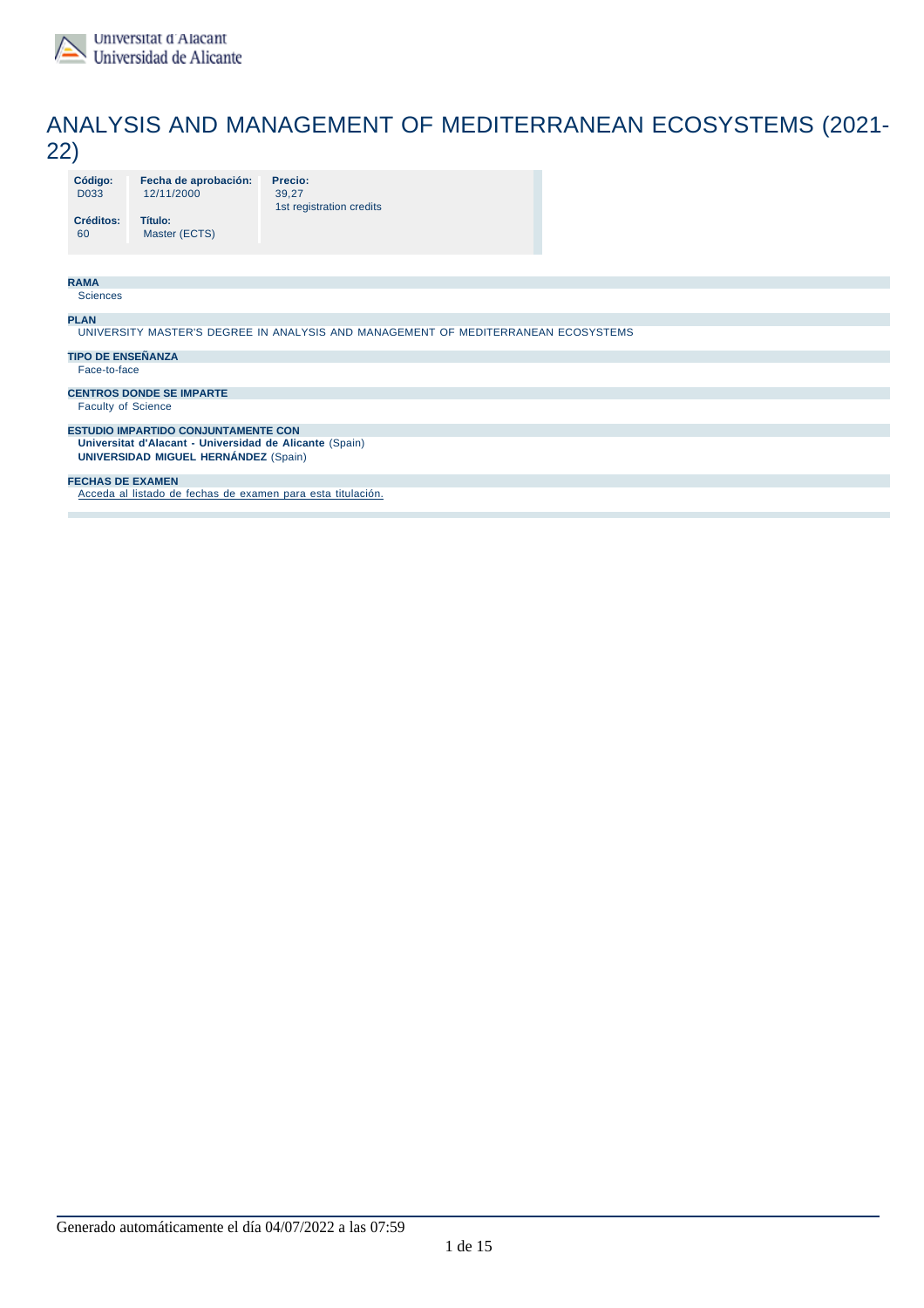

# **PLAN DE ESTUDIOS OFERTADO EN EL CURSO 2021-22**

Nodo inicial: Seleccione el nodo inicial **▼** 

| Leyenda: | No ofertada | Sin docencia |
|----------|-------------|--------------|
|----------|-------------|--------------|

|       | <b>COMPULSORY SUBJECTS</b> |                 |                                                                | 36 créditos |
|-------|----------------------------|-----------------|----------------------------------------------------------------|-------------|
| Curso | Título                     | <b>Créditos</b> | Subject                                                        |             |
|       | <b>END OF MASTER WORK</b>  | 6               | 35647 - MASTER'S DEGREE FINAL PROJECT                          |             |
|       | <b>COMPULSORY</b>          | $\mathbf{3}$    | 35602 - MEDITERRANEAN SEA                                      |             |
|       | <b>COMPULSORY</b>          | 3               | 35603 - TERRESTRIAL MEDITERRANEAN ECOSYSTEMS                   |             |
|       | <b>COMPULSORY</b>          | 3               | 35604 - INTERACTIONS IN MEDITERRANEAN ENVIRONMENTS ORGANISMS   |             |
|       | <b>COMPULSORY</b>          | 3               | 35605 - GEOMORPHOLOGY AND HYDROLOGY IN THE MEDITERRANEAN BASIN |             |
|       | <b>COMPULSORY</b>          | $\mathbf{R}$    | 35606 - SPATIAL AND TEMPORAL MODELLING OF RESOURCES            |             |
|       | <b>COMPULSORY</b>          | $\mathbf{R}$    | 35626 - FUNCTIONAL ECOLOGY                                     |             |
|       | <b>COMPULSORY</b>          | 3               | 35627 - MEDITERRANEAN AGRICULTURE                              |             |
|       | <b>COMPULSORY</b>          | 3               | 35628 - MEDITERRANEAN SOILS                                    |             |
|       | <b>COMPULSORY</b>          | $\mathcal{R}$   | 35629 - ATMOSPHERE AND CLIMATE                                 |             |
|       | <b>COMPULSORY</b>          | 3               | 35630 - GEOGRAPHIC INFORMATION TECHNOLOGIES                    |             |

#### **COMMON SUBJECTS**

#### [COMPULSORY SUBJECTS](javascript:MuestraBloque("bloque41COMPULSORY SUBJECTS");)

|       | COMPULSORY SUBJECTS       |                 |                                                                | 42 créditos |
|-------|---------------------------|-----------------|----------------------------------------------------------------|-------------|
| Curso | Título                    | <b>Créditos</b> | <b>Subject</b>                                                 |             |
|       | <b>END OF MASTER WORK</b> | 12 <sup>1</sup> | 35648 - MASTER'S DEGREE FINAL PROJECT                          |             |
|       | <b>COMPULSORY</b>         | 3               | 35602 - MEDITERRANEAN SEA                                      |             |
|       | <b>COMPULSORY</b>         | 3               | 35603 - TERRESTRIAL MEDITERRANEAN ECOSYSTEMS                   |             |
|       | <b>COMPULSORY</b>         | 3               | 35604 - INTERACTIONS IN MEDITERRANEAN ENVIRONMENTS ORGANISMS   |             |
|       | <b>COMPULSORY</b>         | 3               | 35605 - GEOMORPHOLOGY AND HYDROLOGY IN THE MEDITERRANEAN BASIN |             |
|       | <b>COMPULSORY</b>         | 3               | 35606 - SPATIAL AND TEMPORAL MODELLING OF RESOURCES            |             |
|       | <b>COMPULSORY</b>         | 3               | 35626 - FUNCTIONAL ECOLOGY                                     |             |
|       | <b>COMPULSORY</b>         | 3               | 35627 - MEDITERRANEAN AGRICULTURE                              |             |
|       | <b>COMPULSORY</b>         | 3               | 35628 - MEDITERRANEAN SOILS                                    |             |
|       | <b>COMPULSORY</b>         | 3               | 35629 - ATMOSPHERE AND CLIMATE                                 |             |
|       | <b>COMPULSORY</b>         | 3               | 35630 - GEOGRAPHIC INFORMATION TECHNOLOGIES                    |             |

#### **SUBJECTS OF ROUTE 1 (UA)**

# **[OPTIONAL SUBJECTS](javascript:MuestraBloque("bloque21OPTIONAL SUBJECTS");)**

24 créditos

| Curso | Título          | Créditos | Subject                                                                   |
|-------|-----------------|----------|---------------------------------------------------------------------------|
| 4     | <b>OPTIONAL</b> | 3        | 35610 - INDICATOR SPECIES FOR MARINE SYSTEM CHANGES                       |
|       | <b>OPTIONAL</b> | 3        | 35611 - MARINE COMMUNITIES AND LANDSCAPES AS ASSESSMENT ELEMENTS          |
|       | <b>OPTIONAL</b> | 3        | 35612 - CLASSIFICATION AND ASSESSMENT OF MARINE POLLUTION                 |
|       | <b>OPTIONAL</b> | 3        | 35613 - ECOLOGICAL ASPECTS OF PROTECTED MARINE AREAS AND ARTIFICIAL REEFS |
|       | <b>OPTIONAL</b> | 3        | 35614 - AQUACULTURE AND ENVIRONMENT                                       |
|       | <b>OPTIONAL</b> | 3        | 35615 - COASTAL SEDIMENTARY DYNAMICS                                      |
|       | <b>OPTIONAL</b> | 3        | 35616 - SOIL BIOLOGY AND ECOLOGY                                          |
|       | <b>OPTIONAL</b> | 3        | 35617 - CONSERVATION BIOLOGY                                              |
|       | <b>OPTIONAL</b> | 3        | 35618 - LAND USE AND BIOTIC COMMUNITY DYNAMICS                            |
|       | <b>OPTIONAL</b> | 3        | 35619 - HUMANISED LANDSCAPES AND MITIGATION OF ENVIRONMENTAL IMPACT       |
|       | <b>OPTIONAL</b> | 3        | 35620 - ECOLOGICAL RESTORATION                                            |
|       | <b>OPTIONAL</b> | 3        | 35621 - BIOGEOCHEMISTRY AND HYDRODYNAMICS OF MEDITERRANEAN FORESTS        |
|       | <b>OPTIONAL</b> | 3        | 35622 - PLANT PATHOLOGY                                                   |
|       | <b>OPTIONAL</b> | 3        | 35623 - BIOLOGICAL CONTROL                                                |
|       | <b>OPTIONAL</b> | 3        | 35624 - WILDLIFE MANAGEMENT                                               |
|       | <b>OPTIONAL</b> | 3        | 35625 - ENVIRONMENTAL ANALYTICAL AND MOLECULAR METHODS                    |
|       |                 |          |                                                                           |

Superado este bloque se obtiene

**MASTER'S DEGREE IN ANALYSIS AND MANAGEMENT OF MEDITERRANEAN ECOSYSTEMS. SPECIALISATION 1: ANALYSIS OF MEDITERRANEAN ECOSYSTEMS**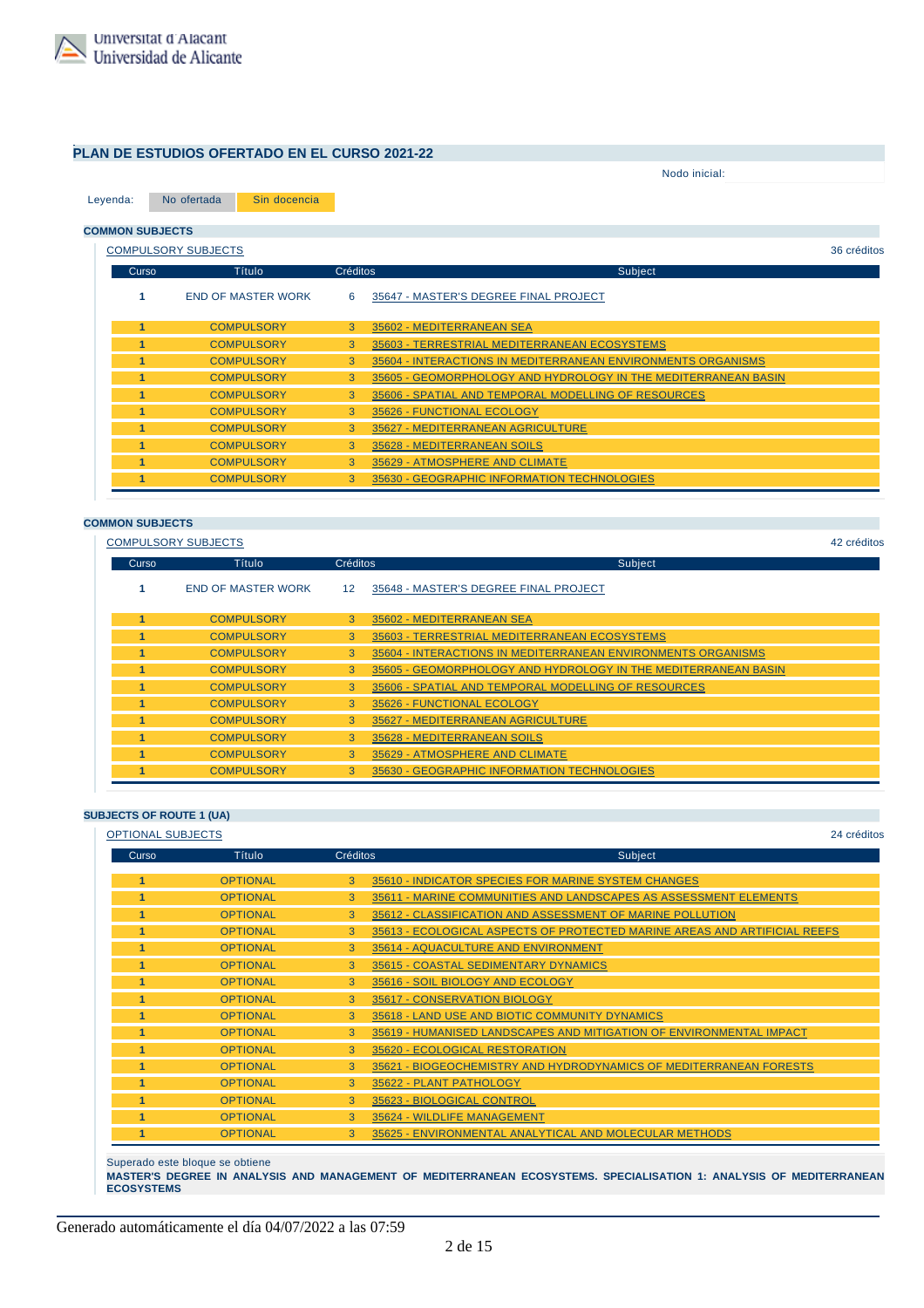

# **SUBJECTS OF ROUTE 2 (UMH)**

| <b>OPTIONAL SUBJECTS</b> |                 |                 | 24 créditos                                             |
|--------------------------|-----------------|-----------------|---------------------------------------------------------|
| Curso                    | Título          | <b>Créditos</b> | Subject                                                 |
| 1                        | <b>OPTIONAL</b> | 3               | 35631 - ORGANIC FARMING                                 |
|                          | <b>OPTIONAL</b> | 3               | 35632 - ATMOSPHERIC POLLUTION                           |
|                          | <b>OPTIONAL</b> | 3               | 35633 - WATER POLLUTION                                 |
|                          | <b>OPTIONAL</b> | 3               | 35634 - SOIL POLLUTION                                  |
|                          | <b>OPTIONAL</b> | 3               | 35635 - SOIL-PLANT SYSTEM                               |
|                          | <b>OPTIONAL</b> | 3               | 35636 - SOIL EROSION AND CONSERVATION                   |
|                          | <b>OPTIONAL</b> | 3               | 35637 - ENVIRONMENTAL IMPACT ASSESSMENT                 |
|                          | <b>OPTIONAL</b> | 3               | 35638 - INLAND WATER MANAGEMENT                         |
|                          | <b>OPTIONAL</b> | 3               | 35639 - ECOSYSTEM MANAGEMENT                            |
|                          | <b>OPTIONAL</b> | 3               | 35640 - FLORA MANAGEMENT                                |
|                          | <b>OPTIONAL</b> | 3               | 35641 - WASTE MANAGEMENT                                |
|                          | <b>OPTIONAL</b> | 3               | 35642 - MODELLING ECOLOGICAL SYSTEMS                    |
|                          | <b>OPTIONAL</b> | 3               | 35643 - ENVIRONMENTAL MANAGEMENT AND AUDIT SYSTEMS      |
|                          | <b>OPTIONAL</b> | 3               | 35644 - SOIL AND LAND                                   |
|                          | <b>OPTIONAL</b> | 3               | 35645 - ENVIRONMENTAL REMOTE SENSING                    |
|                          | <b>OPTIONAL</b> | 3               | 35646 - URBAN AND INDUSTRIAL WASTE TREATMENT TECHNOLOGY |

Superado este bloque se obtiene

**MASTER'S DEGREE IN ANALYSIS AND MANAGEMENT OF MEDITERRANEAN ECOSYSTEMS. SPECIALISATION 2: ENVIRONMENTAL MANAGEMENT OF MEDITERRANEAN ECOSYSTEMS**

#### **SUBJECTS OF ROUTE 2 (UMH)**

| <b>OPTIONAL SUBJECTS</b> |  |
|--------------------------|--|

| <b>OPTIONAL SUBJECTS</b> |                 |                 |                                                         | 18 créditos |
|--------------------------|-----------------|-----------------|---------------------------------------------------------|-------------|
| Curso                    | Título          | <b>Créditos</b> | Subject                                                 |             |
| 1                        | <b>OPTIONAL</b> | 3               | 35631 - ORGANIC FARMING                                 |             |
| 1                        | <b>OPTIONAL</b> | 3               | 35632 - ATMOSPHERIC POLLUTION                           |             |
| 1                        | <b>OPTIONAL</b> | 3               | 35633 - WATER POLLUTION                                 |             |
| 1                        | <b>OPTIONAL</b> | 3               | 35634 - SOIL POLLUTION                                  |             |
| 1                        | <b>OPTIONAL</b> | 3               | 35635 - SOIL-PLANT SYSTEM                               |             |
| 1                        | <b>OPTIONAL</b> | 3               | 35636 - SOIL EROSION AND CONSERVATION                   |             |
| 1                        | <b>OPTIONAL</b> | 3               | 35637 - ENVIRONMENTAL IMPACT ASSESSMENT                 |             |
| 1                        | <b>OPTIONAL</b> | 3               | 35638 - INLAND WATER MANAGEMENT                         |             |
| 1                        | <b>OPTIONAL</b> | 3               | 35639 - ECOSYSTEM MANAGEMENT                            |             |
| 1                        | <b>OPTIONAL</b> | 3               | 35640 - FLORA MANAGEMENT                                |             |
| 1                        | <b>OPTIONAL</b> | 3               | 35641 - WASTE MANAGEMENT                                |             |
|                          | <b>OPTIONAL</b> | 3               | 35642 - MODELLING ECOLOGICAL SYSTEMS                    |             |
|                          | <b>OPTIONAL</b> | 3               | 35643 - ENVIRONMENTAL MANAGEMENT AND AUDIT SYSTEMS      |             |
|                          | <b>OPTIONAL</b> | 3               | 35644 - SOIL AND LAND                                   |             |
|                          | <b>OPTIONAL</b> | 3               | 35645 - ENVIRONMENTAL REMOTE SENSING                    |             |
|                          | <b>OPTIONAL</b> | 3               | 35646 - URBAN AND INDUSTRIAL WASTE TREATMENT TECHNOLOGY |             |

Superado este bloque se obtiene

**MASTER'S DEGREE IN ANALYSIS AND MANAGEMENT OF MEDITERRANEAN ECOSYSTEMS. SPECIALISATION 2: ENVIRONMENTAL MANAGEMENT OF MEDITERRANEAN ECOSYSTEMS**

### **SUBJECTS OF ROUTE 1 (UA)**

| <b>OPTIONAL SUBJECTS</b> |                 |                 | 18 créditos                                                               |
|--------------------------|-----------------|-----------------|---------------------------------------------------------------------------|
| Curso                    | <b>Título</b>   | <b>Créditos</b> | Subject                                                                   |
|                          | <b>OPTIONAL</b> | 3               | 35610 - INDICATOR SPECIES FOR MARINE SYSTEM CHANGES                       |
|                          | <b>OPTIONAL</b> | 3               | 35611 - MARINE COMMUNITIES AND LANDSCAPES AS ASSESSMENT ELEMENTS          |
|                          | <b>OPTIONAL</b> | 3               | 35612 - CLASSIFICATION AND ASSESSMENT OF MARINE POLLUTION                 |
|                          | <b>OPTIONAL</b> | 3               | 35613 - ECOLOGICAL ASPECTS OF PROTECTED MARINE AREAS AND ARTIFICIAL REEFS |
|                          | <b>OPTIONAL</b> | 3               | 35614 - AQUACULTURE AND ENVIRONMENT                                       |
|                          | <b>OPTIONAL</b> | 3               | 35615 - COASTAL SEDIMENTARY DYNAMICS                                      |
|                          | <b>OPTIONAL</b> | 3               | 35616 - SOIL BIOLOGY AND ECOLOGY                                          |
|                          | <b>OPTIONAL</b> | 3               | 35617 - CONSERVATION BIOLOGY                                              |
|                          | <b>OPTIONAL</b> | 3               | 35618 - LAND USE AND BIOTIC COMMUNITY DYNAMICS                            |
|                          | <b>OPTIONAL</b> | 3               | 35619 - HUMANISED LANDSCAPES AND MITIGATION OF ENVIRONMENTAL IMPACT       |
|                          | <b>OPTIONAL</b> | 3               | 35620 - ECOLOGICAL RESTORATION                                            |
|                          | <b>OPTIONAL</b> | 3               | 35621 - BIOGEOCHEMISTRY AND HYDRODYNAMICS OF MEDITERRANEAN FORESTS        |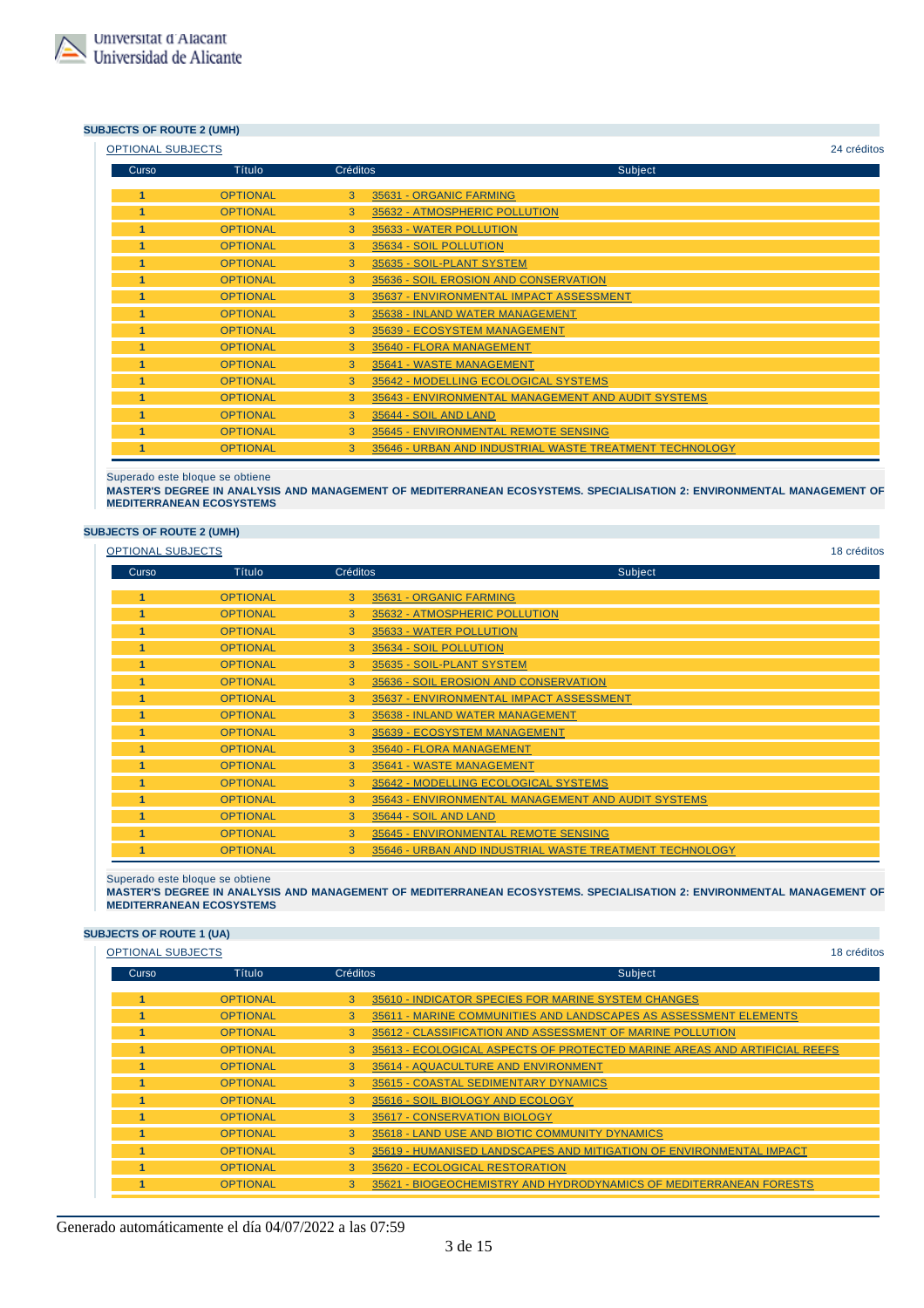

|  | ---------- |
|--|------------|
|  |            |

Superado este bloque se obtiene

**MASTER'S DEGREE IN ANALYSIS AND MANAGEMENT OF MEDITERRANEAN ECOSYSTEMS. SPECIALISATION 1: ANALYSIS OF MEDITERRANEAN ECOSYSTEMS**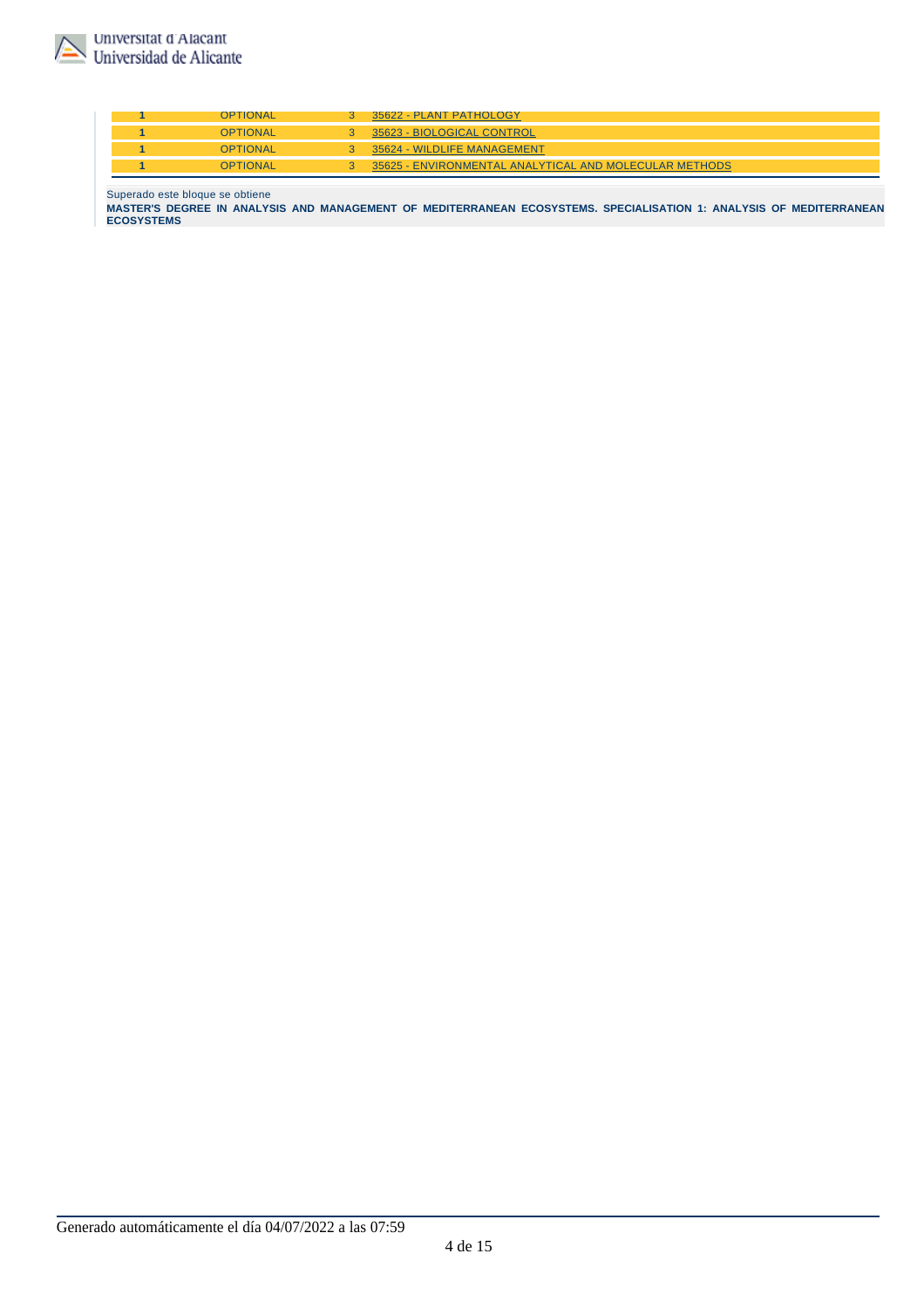

# **AIMS**

The Master's Degree is conceived as a means of building on earlier studies, allowing students from varying academic backgrounds to perfect their training and complement the knowledge already acquired. This is the key to tackling the two major aspects of environmental research and action: analysis and management.

Accordingly, these advanced studies aim to introduce new ideas, based on current knowledge, into each field.

It is important to take into consideration the branches from which students taking the Master's Degree may proceed: Sciences, Engineering and Health Sciences (Pharmacy).

The aim of the Master's Degree is to turn out professionals in land and marine Mediterranean environmental research. It allows students to specialise by acquiring research skills, linked to their area of knowledge, expertise and aptitude, through a greater knowledge of the subject matter and an advanced proficiency in experimental methods. The Master's Degree is multi-disciplinary and oriented towards future work in environmental research. The general aims of the Master's Degree programme are:

- To give students an integrated understanding of the environment, with a solid theoretical grounding in aspects essential to its study.
- To give students the knowledge, proficiencies and skills needed for a theoretical-practical study of Mediterranean ecosystems, for the purposes of analysis, diagnosis and action.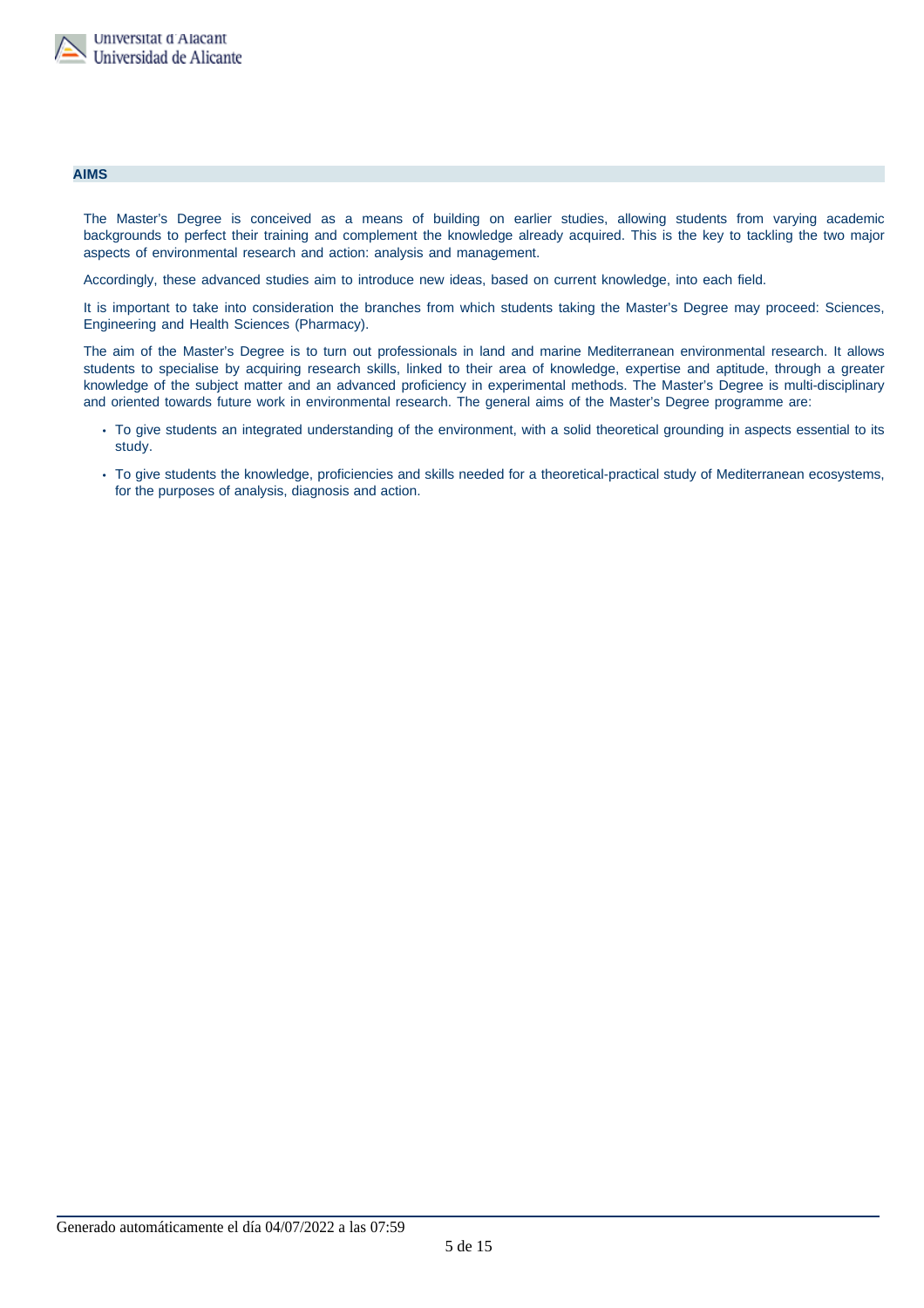

Universitat d'Alacant<br>Universidad de Alicante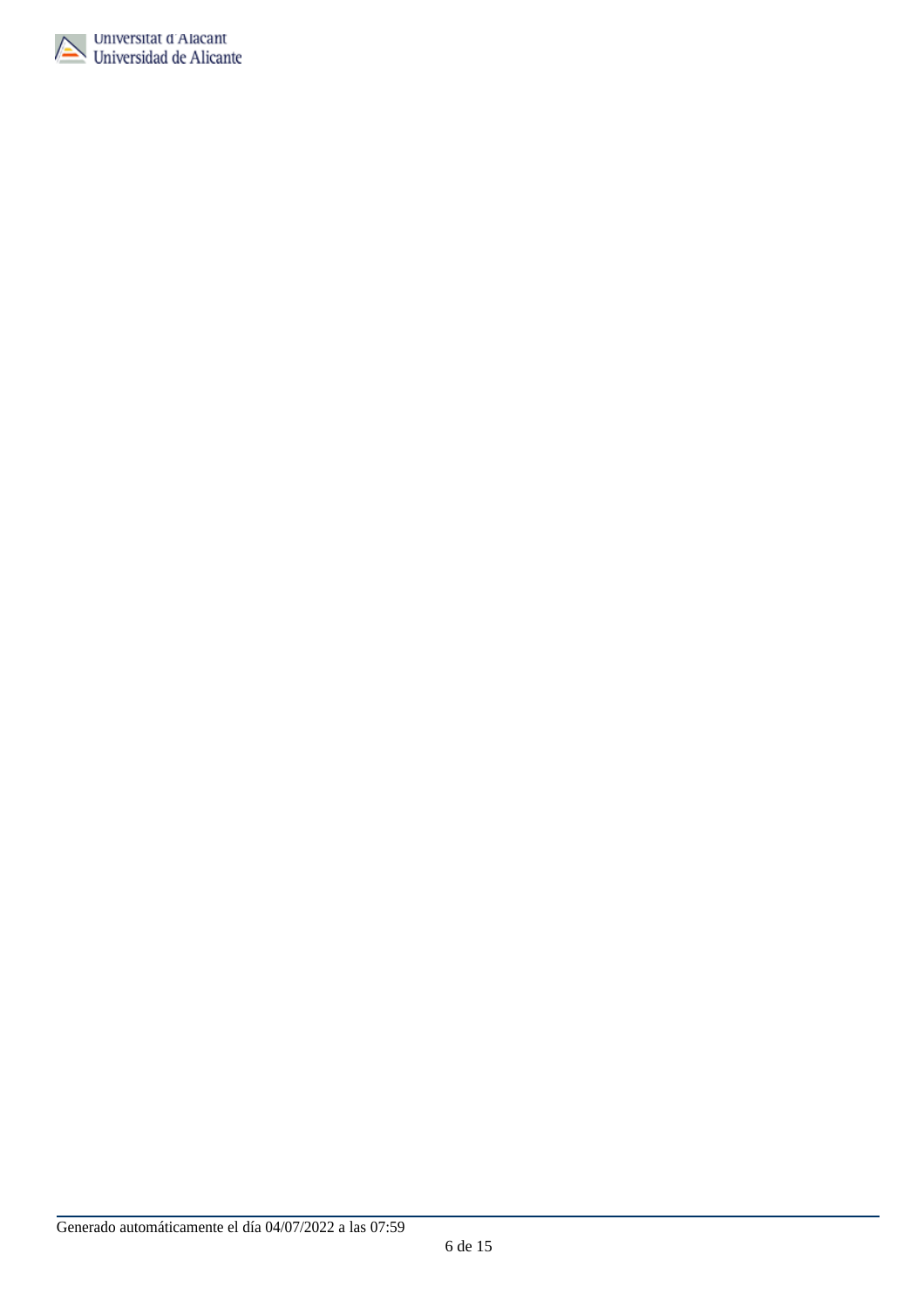

- [Structure of the Master's Degree credits and subject](https://cvnet.cpd.ua.es/webcvnet/PlanEstudio/planestudioPDF.aspx?plan=D033&caca=2021-22&lengua=E#1)
- [Distribution of subjects by year/semester](https://cvnet.cpd.ua.es/webcvnet/PlanEstudio/planestudioPDF.aspx?plan=D033&caca=2021-22&lengua=E#2)
- [General course programme](https://cvnet.cpd.ua.es/webcvnet/PlanEstudio/planestudioPDF.aspx?plan=D033&caca=2021-22&lengua=E#3)

# **MASTER'S DEGREE COURSE - CREDITS AND SUBJECTS**

| <b>Subject type</b>  | <b>Credits</b> |
|----------------------|----------------|
| Compulsory (OB)      | 30             |
| Optional (OP)        | 18             |
| Final project (OB)   | 12             |
| <b>TOTAL CREDITS</b> | 60             |

# **SUBJECTS BY YEAR / SEMESTER**

#### **FIRST SEMESTER (30 COMPULSORY ECTS) UNIVERSITY OF ALICANTE MIGUEL HERNÁNDEZ UNIVERSITY SUBJECT TYPE ECTS SUBJECT TYPE ECTS** THE MEDITERRANEAN SEA OB 3 FUNCTIONAL ECOLOGY OB 3 MEDITERRANEAN LAND ECOSYSTEMS OB 3 MEDITERRANEAN AGRICULTURE OB 3 INTERACTIONS BETWEEN MEDITERRANEAN ORGANISMS OB 3 MEDITERRANEAN SOILS OB 3 GEOMORPHOLOGY AND HYDROLOGY OF THE MEDITERRANEAN BASIN OB 3 ATMOSPHERE And CLIMATE OB 3 SPACE-TIME RESOURCE MODELLING OB 3 GEOGRAPHICAL INFORMATION **TECHNOLOGIES** OB<sub>3</sub>

**Specialisation:** Students are required to choose a specialisation, opting for a minimum of 18 credits (more may be taken) from among the optional subjects taught as part of the specialisation. Students are required to take at least 3 subjects from among the 16 optional subjects offered in each specialisation module.

| <b>SECOND SEMESTER (30 ECTS)</b><br>18 OPTIONAL SPECIALISATION CREDITS + 12 COMPULSORY FINAL PROJECT CREDITS |             |             |                                                                                       |             |             |
|--------------------------------------------------------------------------------------------------------------|-------------|-------------|---------------------------------------------------------------------------------------|-------------|-------------|
| <b>UNIVERSITY OF ALICANTE</b>                                                                                |             |             | <b>MIGUEL HERNÁNDEZ UNIVERSITY</b>                                                    |             |             |
| <b>SPECIALISATION: ANALYSIS OF MEDITERRANEAN</b><br><b>ECOSYSTEMS</b>                                        |             |             | <b>SPECIALISATION: ENVIRONMENTAL MANAGEMENT OF</b><br><b>MEDITERRANEAN ECOSYSTEMS</b> |             |             |
| <b>SUBJECT</b>                                                                                               | <b>TYPE</b> | <b>ECTS</b> | <b>SUBJECT</b>                                                                        | <b>TYPE</b> | <b>ECTS</b> |
| <b>INDICATOR SPECIES FOR MARINE</b><br><b>SYSTEM CHANGES</b>                                                 | OP          | 3           | ECOLOGICAL AGRICULTURE                                                                | <b>OP</b>   | 3           |
| <b>MARINE COMMUNITIES AND</b><br><b>LANDSCAPES AS ELEMENTS IN</b><br><b>ASSESSMENT</b>                       | OP          | 3           | ATMOSPHERIC POLLUTION                                                                 | <b>OP</b>   | 3           |
| <b>TYPIFICATION AND ASSESSMENT OF</b><br><b>MARINE POLLUTION</b>                                             | OP          | 3           | <b>WATER POLLUTION</b>                                                                | <b>OP</b>   | 3           |
| ECOLOGICAL ASPECTS OF<br>PROTECTED MARINE AREAS AND<br><b>ARTIFICIAL REEFS</b>                               | OP          | 3           | SOIL POLLUTION                                                                        | OP          | 3           |
| AQUACULTURE AND THE<br><b>ENVIRONMENT</b>                                                                    | OP          | 3           | THE SOIL-PLANT SYSTEM                                                                 | OP          | 3           |
| DYNAMICS OF COASTAL<br><b>SEDIMENTATION</b>                                                                  | OP          | 3           | SOIL EROSION AND CONSERVATION                                                         | OP          | 3           |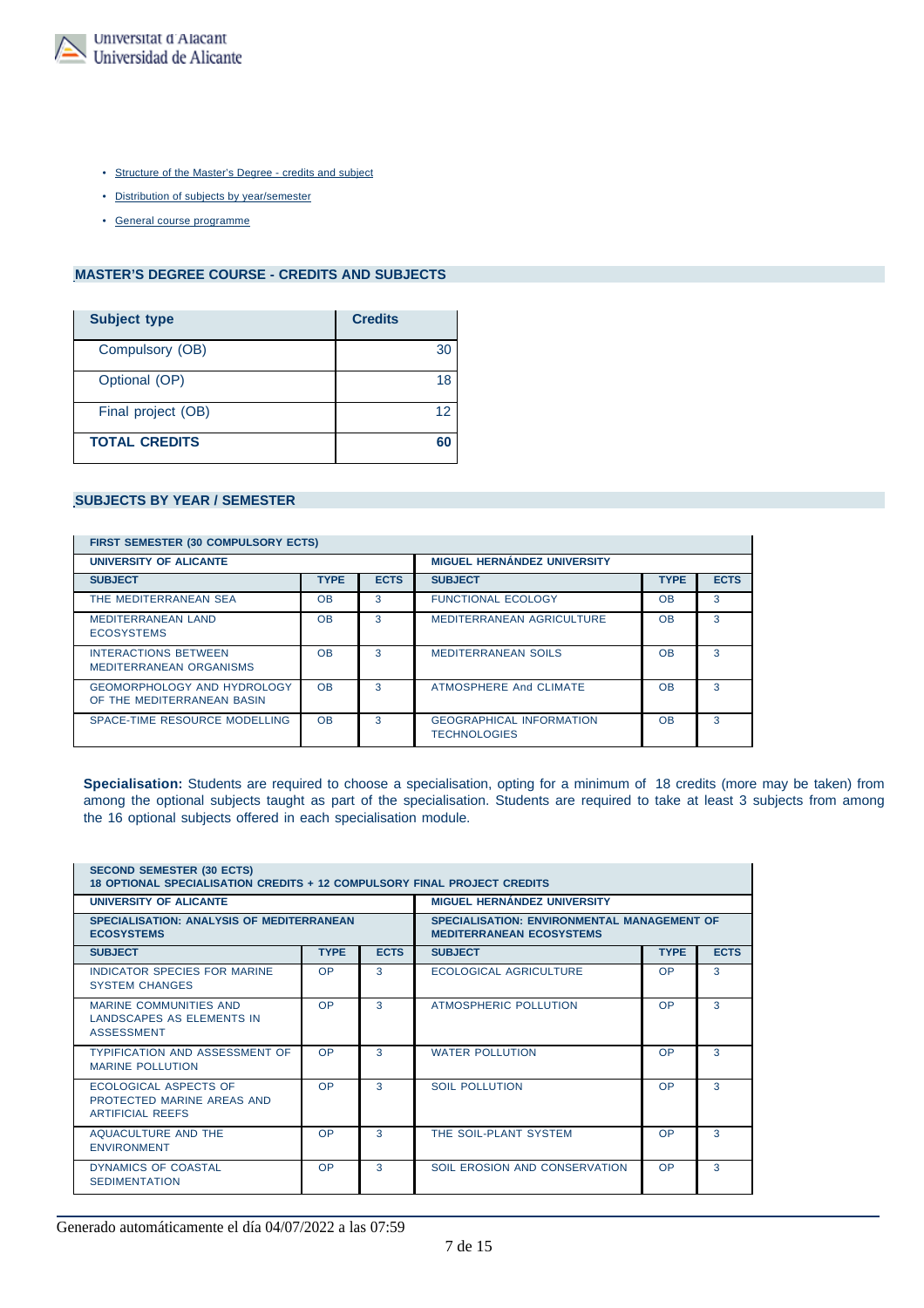

| SOIL BIOLOGY AND ECOLOGY                                                      | <b>OP</b> | 3            | <b>EVALUATING ENVIRONMENTAL</b><br><b>IMPACTS</b>                        | <b>OP</b> | 3 |
|-------------------------------------------------------------------------------|-----------|--------------|--------------------------------------------------------------------------|-----------|---|
| THE BIOLOGY OF CONSERVATION                                                   | OP        | 3            | MANAGEMENT OF CONTINENTAL<br><b>WATERS</b>                               | <b>OP</b> | 3 |
| <b>LAND USE AND COMMUNITY</b><br><b>DYNAMICS</b>                              | OP        | $\mathbf{3}$ | <b>ECOSYSTEM MANAGEMENT</b>                                              | <b>OP</b> | 3 |
| ANTHROPISED LANDSCAPES AND<br><b>REMEDYING ENVIRONMENTAL</b><br><b>IMPACT</b> | OP        | 3            | <b>FLORA MANAGEMENT</b>                                                  | <b>OP</b> | 3 |
| ECOLOGICAL RESTORATION                                                        | OP        | 3            | <b>WASTE MANAGEMENT</b>                                                  | <b>OP</b> | 3 |
| BIOGEOCHEMISTRY AND THE WATER<br>DYNAMICS OF MEDITERRANEAN<br><b>FORESTS</b>  | OP        | 3            | MODELLING ECOLOGICAL SYSTEMS                                             | OP        | 3 |
| PLANT PATHOLOGY                                                               | OP        | $\mathbf{3}$ | ENVIRONMENTAL MANAGEMENT<br>SYSTEMS AND ENVIRONMENTAL<br><b>AUDITING</b> | <b>OP</b> | 3 |
| <b>BIOLOGICAL CONTROL</b>                                                     | OP        | 3            | <b>LAND AND TERRITORY</b>                                                | <b>OP</b> | 3 |
| <b>HANDLING WILD FAUNA</b>                                                    | OP        | 3            | ENVIRONMENTAL TELEDETECTION                                              | OP        | 3 |
| ENVIRONMENTAL ANALYTICAL AND<br><b>MOLECULAR METHODS</b>                      | OP        | $\mathbf{3}$ | <b>TECHNOLOGY FOR THE TREATMENT</b><br>OF URBAN AND INDUSTRIAL WASTE     | <b>OP</b> | 3 |
| FINAL PROJECT <sup>(1)</sup>                                                  | <b>OB</b> | 6            | FINAL PROJECT <sup>(1)</sup>                                             | <b>OB</b> | 6 |

 **(1)** The Final Project, worth 12 credits, may be supervised by any of the teachers giving subjects on this course (see subject description sheets) from either of the Universities. The project will be defended at the University at which the student has taken the specialisation, following the rules established by Master's Degree Academic Committee.

# **GENERAL STUDY PROGRAMME**

The Master's Degree is organised into a **basic module,** consisting of compulsory subjects, and **two specialisation modules.**

- The basic module offers students the basic subjects they need to complement their previous studies and successfully take their chosen specialisation module.
- Students may chose between two specialisations:
- ◦
- Mediterranean Ecosystem Analysis
- Environmental Management of Mediterranean Ecosystems

Subjects are optional within each specialisation module, allowing students to choose the direction their studies take.

• The final stage in the Master's Degree programme is the **Master's Degree Final Project (PFM).** This is a supervised project, in which students are required to take both a practical and an applied approach to problems. The project is an initiation into research in the areas involved, allowing students to use the skills acquired in previous modules.

The Master's Degree is a joint project of the **University of Alicante (Ramon Margalef Multi-Disciplinary Institute for Environmental Studies)** and the **University Miguel Hernández (Department of Agrochemistry and the Environment), Elche.** Students are required to take the compulsory subjects corresponding to **each of the two universities,** as stipulated in the Agreement between the two institutions, and, in their second semester, are also required to choose optional subjects comprising a minimum of 18 credits. Students may take more credits in their specialisation if they wish to take extra optional subjects.

The compulsory subjects taught at UA will commence in mid-September (start of the academic year), and will be followed by the UMH compulsory subjects. Timetables will be programmed on the basis of class and lecturer availability. As each university gives a specialisation consisting of optional subjects, students enrolled at each will be taught in the corresponding centre. Subjects will be scheduled on the basis of internal criteria regarding time-tables and available space at each university.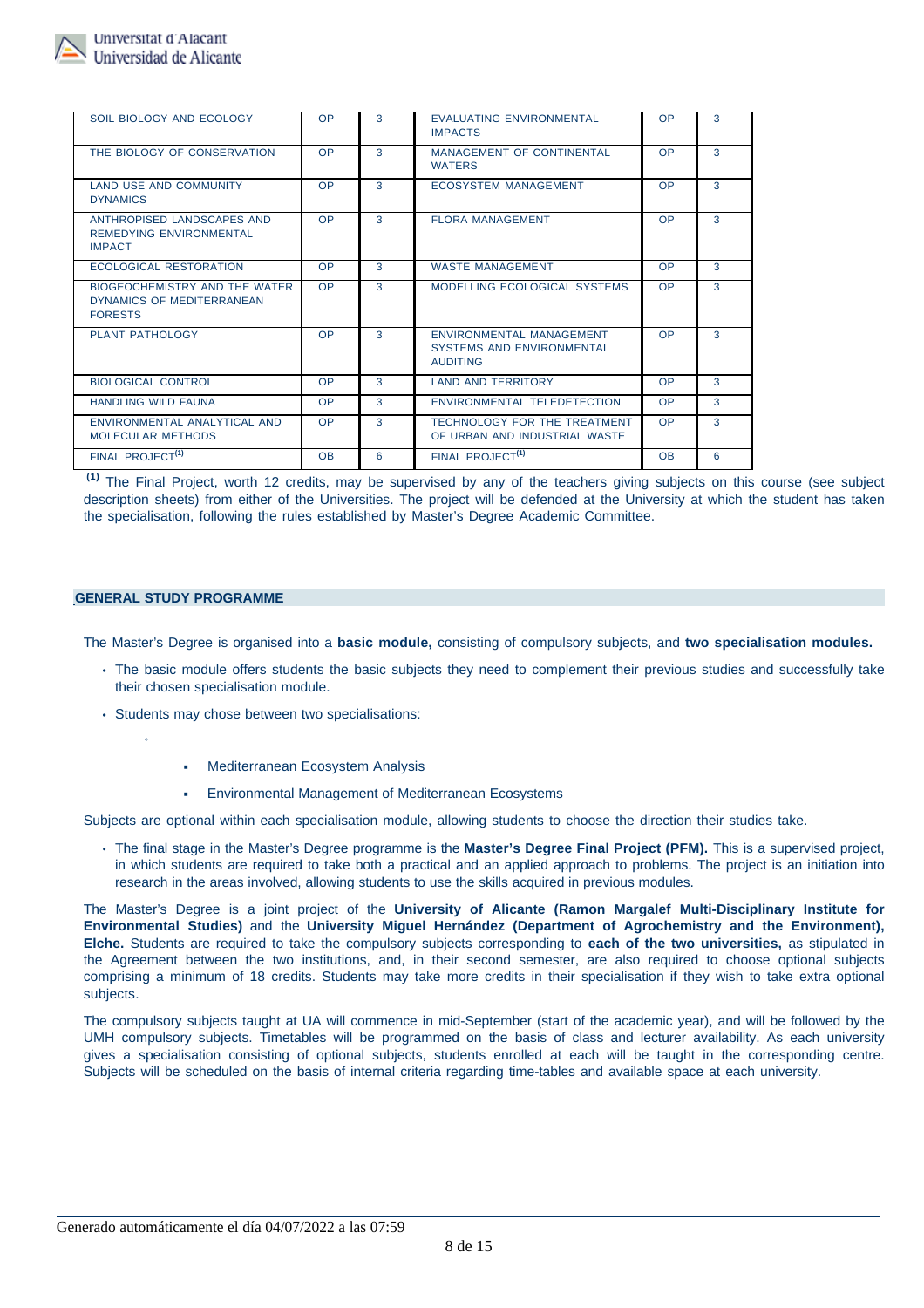

- **[Entry Requirements](file://babel/dvirtual/Aulas/Traduccion/SERVICIOS/EN%20CURSO/2011/INTERNOS/Gerencia%20UA/D031/texto_repitido_2[1]_trad_draft.doc)**
- [Admission and Assessment Criteria](https://cvnet.cpd.ua.es/webcvnet/PlanEstudio/traducirEstudioInfo.aspx?pidSolapa=11221#2)
- [Pre-enrolment and Enrolment](https://cvnet.cpd.ua.es/webcvnet/PlanEstudio/traducirEstudioInfo.aspx?pidSolapa=11221#3)
- [Number of Places](https://cvnet.cpd.ua.es/webcvnet/PlanEstudio/planestudioPDF.aspx?plan=D033&caca=2021-22&lengua=E#4)

## **ENTRY REQUIREMENTS**

According to the Regulations of the University of Alicante, the following requirements must be complied to have access to official taught Master's degrees:

- 1. To be in possession of a SPANISH OFFICIAL GRADUATE DEGREE CERTIFICATE or other issued by an institution of higher education within the [EHEA](http://economicas.ua.es/es/documentos/varios/paises-eees.pdf) (European Higher Education) that enables the holder to have access to Master's degrees in the issuing .
- 2. To be in possession of an officially approved FOREIGN HIGHER EDUCATION DEGREE CERTIFICATE that had been recognised as equal to the degree that allows access to the requested studies.
- 3. To be in possession of a UNIVERSITY DEGREE CERTIFICATE obtained in a University or Higher Education Institution of COUNTRIES OUTSIDE THE EHEA, without the prior approval of their studies. In this case, the following should be considered:
	- Non- recognised degree certificates shall require a technical report showing an equivalence statement issued by the University of Alicante [\(ContinUA – Continuing Education Centre\)](http://web.ua.es/en/continua/continuous.html), for which the [corresponding fee](http://web.ua.es/en/oia/access-pre-registration-and-registration/matricula/university-fees.html#evaluacion) should be paid.
	- Access through this way does under no circumstances imply prior official approval of the holder's degree certificate, nor its recognition for purposes other than studying a master's degree.

The selection criteria are as follows:

- A Higher Qualification or Degree in Biology, Environmental Sciences, Marine Sciences, or related areas.
- Transcript of Academic record.
- Academic results in subjects related to the Master's Degree.

#### **ADMISSION AND ASSESSMENT CRITERIA**

#### **1. Admission system**

This Master's Degree is aimed at students holding qualifications in Environmental Sciences, Geological Engineering, Forest Engineering or Agroforestry Engineering (various branches), or Degrees in Biology, Marine Sciences, Geology, Chemistry, Geography or Pharmacy. Equivalent qualifications issued within the E.U. and other countries will also be accepted. Where applicants hold a non-homologated higher qualification from abroad, they will be required to obtain permission from the Rector, following receipt of a favourable report from the Sub-Committee for Admission to the University of Alicante.

Given the multidisciplinary nature of the Master's Degree, any person holding a higher qualification in scientific or related areas who is interested in Mediterranean environmental studies will be considered as a potential candidate for the course.

#### **2. Assessment criteria**

| <b>Previous studies</b>                                                                                      | Points awarded for<br><b>studies</b> | <b>Academic record</b><br>$(0-4 points)$ |
|--------------------------------------------------------------------------------------------------------------|--------------------------------------|------------------------------------------|
| Degree in Environmental Sciences.<br>$\bullet$<br>Degree in Biology.<br>۰<br>Degree in Marine Sciences.<br>٠ | 5 points                             | + academic record grade.                 |
|                                                                                                              |                                      |                                          |
| • Degree in Chemistry.                                                                                       | 3 points                             |                                          |
| • Chemical Engineering.                                                                                      |                                      |                                          |
| • Agricultural Engineering.                                                                                  |                                      |                                          |
| • Geological Engineering.                                                                                    |                                      |                                          |
| • Forest Engineering.                                                                                        |                                      |                                          |
| • Technical Agricultural Engineering.                                                                        |                                      |                                          |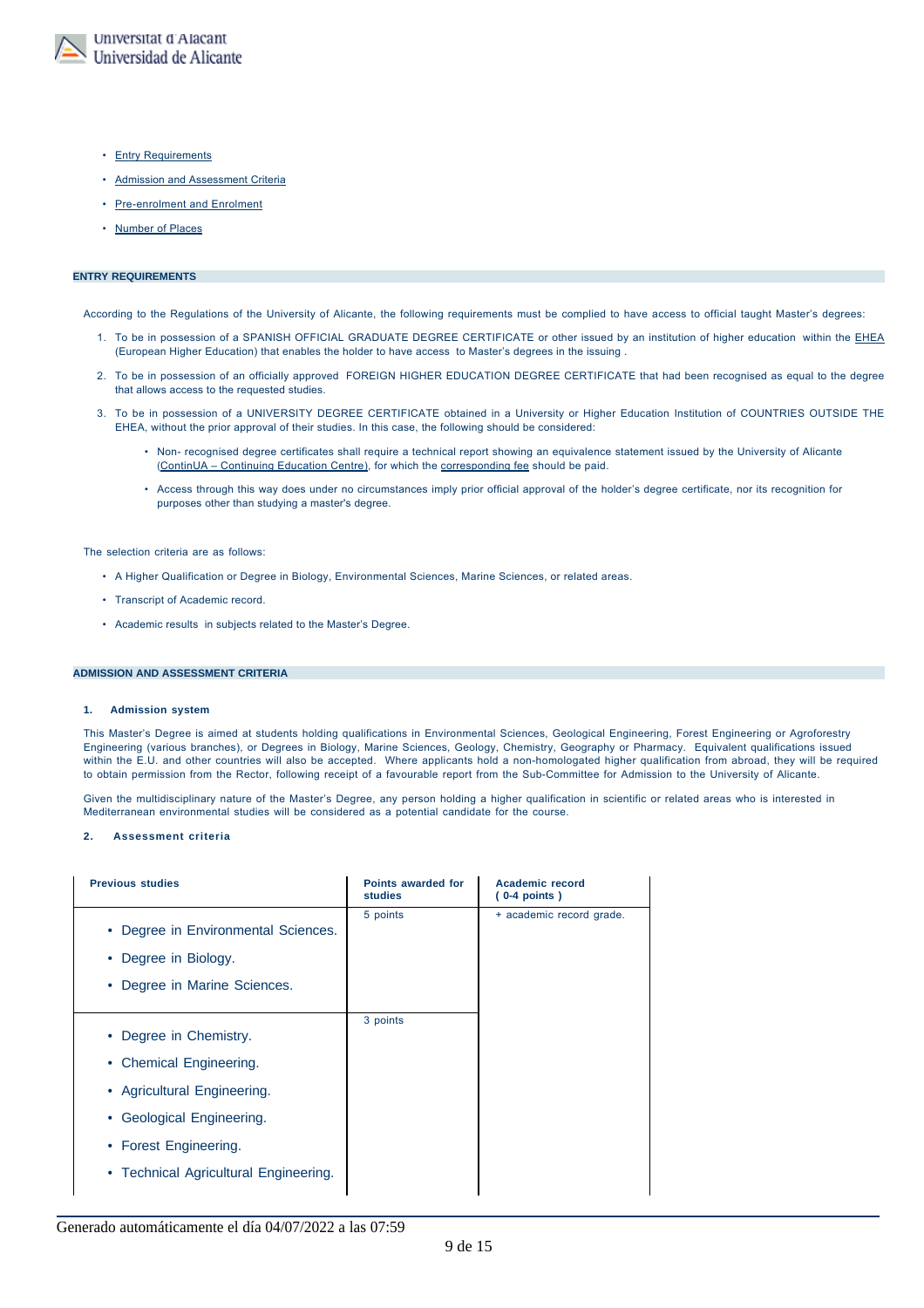

| • Technical Forest Engineering.                |          |  |
|------------------------------------------------|----------|--|
| • Degree in Geography.<br>• Degree in Pharmacy | 2 points |  |
| Other qualifications                           | 0 points |  |

Note 1: Foreign degrees will considered equivalent to the corresponding Spanish degree, and students holding such qualifications will be subject to the same type of assessment criteria.

Note 2: Students holding the qualification of Technical Engineer or Diploma will be admitted to the Master's Degree, according to current legislation.

#### **PRE-ENROLMENT AND ENROLMENT**

#### **PRE-ENROLMENT [+info](http://web.ua.es/en/continua/pre-registration.html)**

Students who intend to study for an officially recognised Master's Degree at the UA should complete pre-enrolment in accordance with the guidelines and deadlines specified annually.

## **ENROLMENT [+info](http://web.ua.es/en/continua/registration.html)**

Following publication of the final list of those admitted to the course, an email containing a user password will be sent to successful applicants, enabling them to enrol via the **Campus Virtual** in accordance with the guidelines and deadlines specified annually.

In the registration process, the **documents issued abroad** must be official, duly notorised and translated. Further information:

• <http://sga.ua.es/en/academic-regulations/legalizacion/legalization-of-documents.html>

# **NUMBER OF PLACES**

|         | COURSE   NUMBER OF PLACES |
|---------|---------------------------|
| 2012-13 | 40                        |
| 2013-14 | 40                        |
| 2014-15 | 40                        |
| 2015-16 | 40                        |
| 2016-17 | 40                        |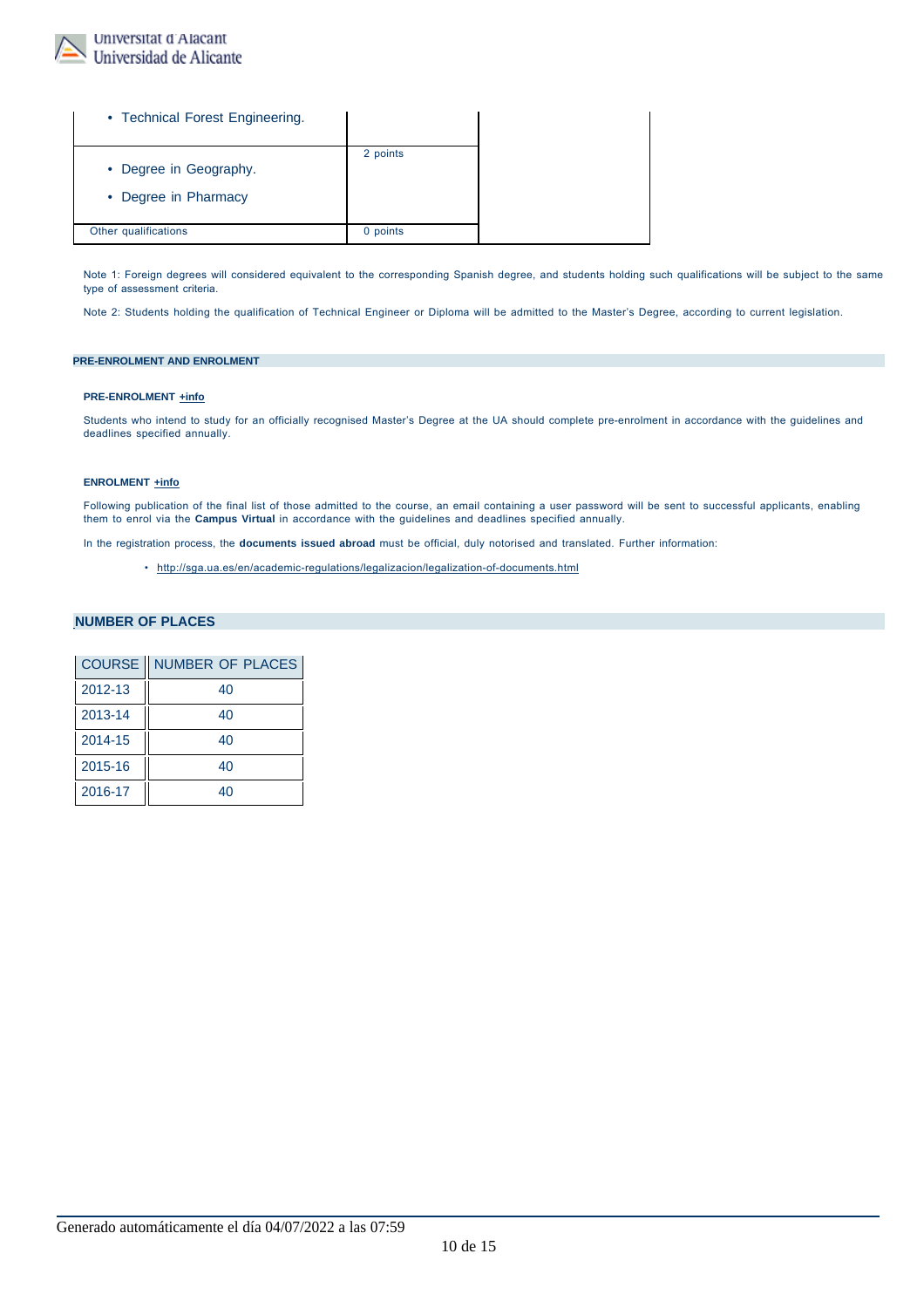

- [Focus](https://cvnet.cpd.ua.es/webcvnet/PlanEstudio/planestudioPDF.aspx?plan=D033&caca=2021-22&lengua=E#1)
- [Specialisation](https://cvnet.cpd.ua.es/webcvnet/PlanEstudio/planestudioPDF.aspx?plan=D033&caca=2021-22&lengua=E#2)
- [Professional profile](https://cvnet.cpd.ua.es/webcvnet/PlanEstudio/planestudioPDF.aspx?plan=D033&caca=2021-22&lengua=E#3)

# **FOCUS**

Academic and research work in the experimental sciences.

# **SPECIALISATION**

The profile of the specialisation offered is defined by the title of the Master's Degree and its specialisations: Analysis of Mediterranean Ecosystems and Environmental Management of Mediterranean Ecosystems.

This Master's Degree allows students to specialise and to acquire the tools required for field and laboratory work on land, marine and aquatic environments. It has the following aims:

- 1. Acquisition or updating of advanced knowledge in a multidisciplinary range of environmental research aspects.
- 2. Introduction to the research techniques used in each of the subjects, particularly through the Final Project.
- 3. Research career guidance, through participation in lines of research at the University Institute or in Departments which base their doctorate programme on this course.
- 4. Equip students with the ability to carry out advanced studies and use models in environmental diagnosis, preservation and management.

# **PROFESSIONAL PROFILES**

#### **Professions for which the degree qualifies its holder.**

Although this Master's Degree is not aimed exclusively at professionalization, it provides its holders with the training necessary for practice in professions with a multi-disciplinary environmental component.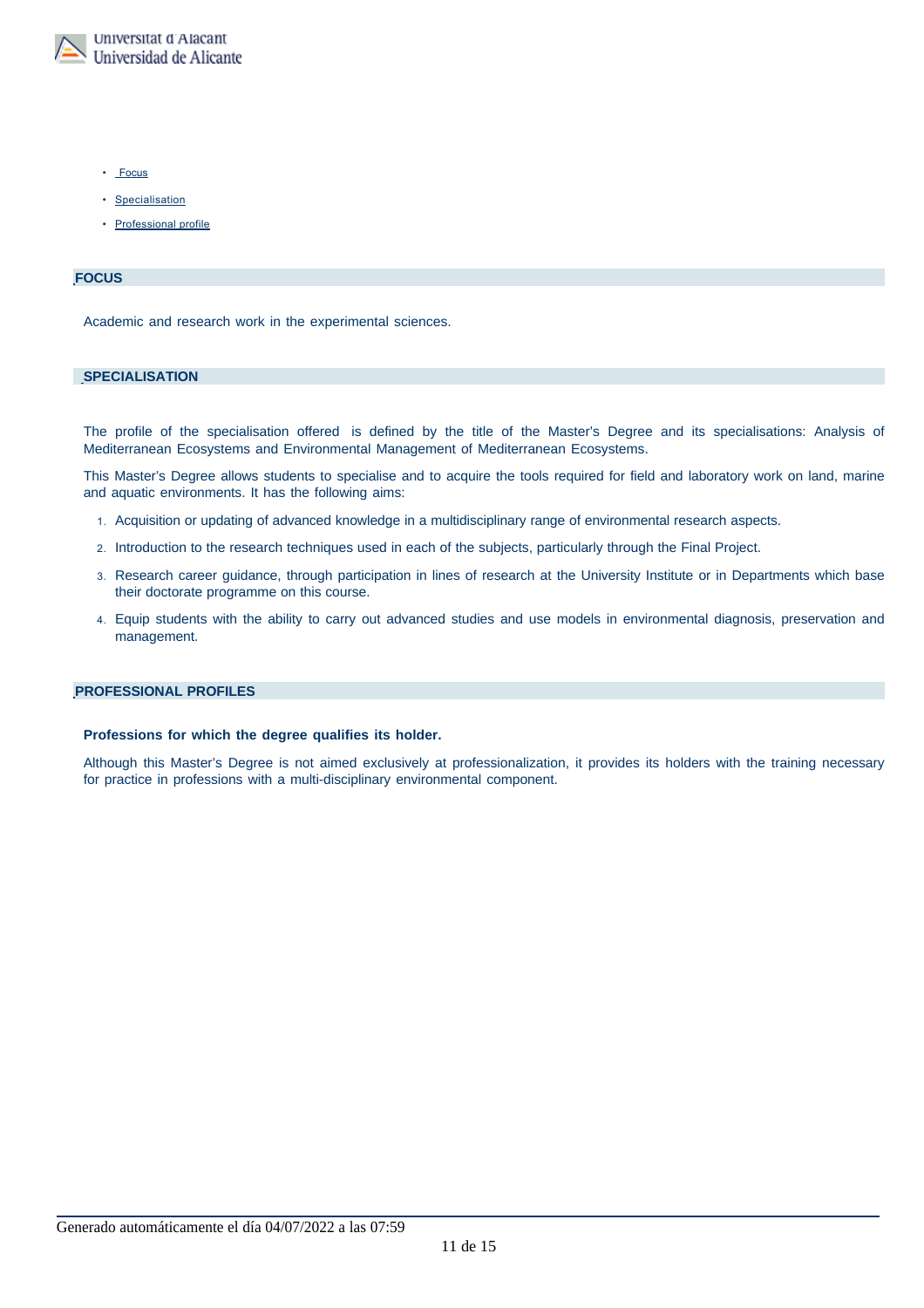

# **IMPLEMENTATION**

- [Timescale](https://cvnet.cpd.ua.es/webcvnet/PlanEstudio/planestudioPDF.aspx?plan=D033&caca=2021-22&lengua=E#1)
- [Procedure](https://cvnet.cpd.ua.es/webcvnet/PlanEstudio/planestudioPDF.aspx?plan=D033&caca=2021-22&lengua=E#2)
- [Discontinued programmes](https://cvnet.cpd.ua.es/webcvnet/PlanEstudio/planestudioPDF.aspx?plan=D033&caca=2021-22&lengua=E#3)

## **1. Timescale for implementation of the new Master's Degree Course**

| <b>Academic</b><br>Year           | Implementation of the<br><b>Master's Degree in</b><br><b>Mediterranean Ecosystem</b><br><b>Analysis and Management</b> | <b>Discontinuation of Doctorate Programmes in</b>                                                                                                                                                                                                                       |
|-----------------------------------|------------------------------------------------------------------------------------------------------------------------|-------------------------------------------------------------------------------------------------------------------------------------------------------------------------------------------------------------------------------------------------------------------------|
| $2010 -$<br>2011                  | First year of proposed Master's<br>Degree                                                                              |                                                                                                                                                                                                                                                                         |
| 2006-<br>2007<br>$2007 -$<br>2008 | First year<br>Second year<br>Current year                                                                              | Application has been made for the Official Postgraduate<br>Programme associated with the Master's Degree to be<br>transformed into 3 Doctorate Programmes, regulated by<br>Decree 1393/2007. This Master's Degree will prepare<br>students for the doctorate programme. |
| 2008-<br>2009                     | Coming year (extension of<br>current Master's Degree)                                                                  |                                                                                                                                                                                                                                                                         |
| 2009-<br>2010                     |                                                                                                                        |                                                                                                                                                                                                                                                                         |

The Master's Degree for which validation is being sought has been taught continuously (MO 2006-00766) since the 2006-07 academic year. The timescale for its implementation is the same as for degree courses, consisting of the following phases: Dissemination of the Master's Degree, pre-enrolment, emrolment and commencement of classes. The dates for these phases are available in the University of Alicante official study programme [\(http://www.ua.es/es/alumnado/calendario/index.html](http://www.ua.es/es/alumnado/calendario/index.html)).

## **2. Procedure for equivalence recognition, where appropriate, between the current and the new course programme.**

As there have been no changes to the total number of credits, students enrolled on the current course and who wish to continue their Master's Degree studies in the forthcoming years may do so, having their studies validated as necessary. Credits taken as part of the discontinued study programme will be validated for the new programme. Students will then be required to make up their credit numbers with subjects from the new programme.

# **3. Studies being phased out and replaced by the proposed degree course:**

Application has been made for the Official Postgraduate Programme associated with the Master's Degree to be transformed into 3 Doctorate Programmes, regulated by Decree 1393/2007. This Master's Degree will prepare students for the doctorate programme.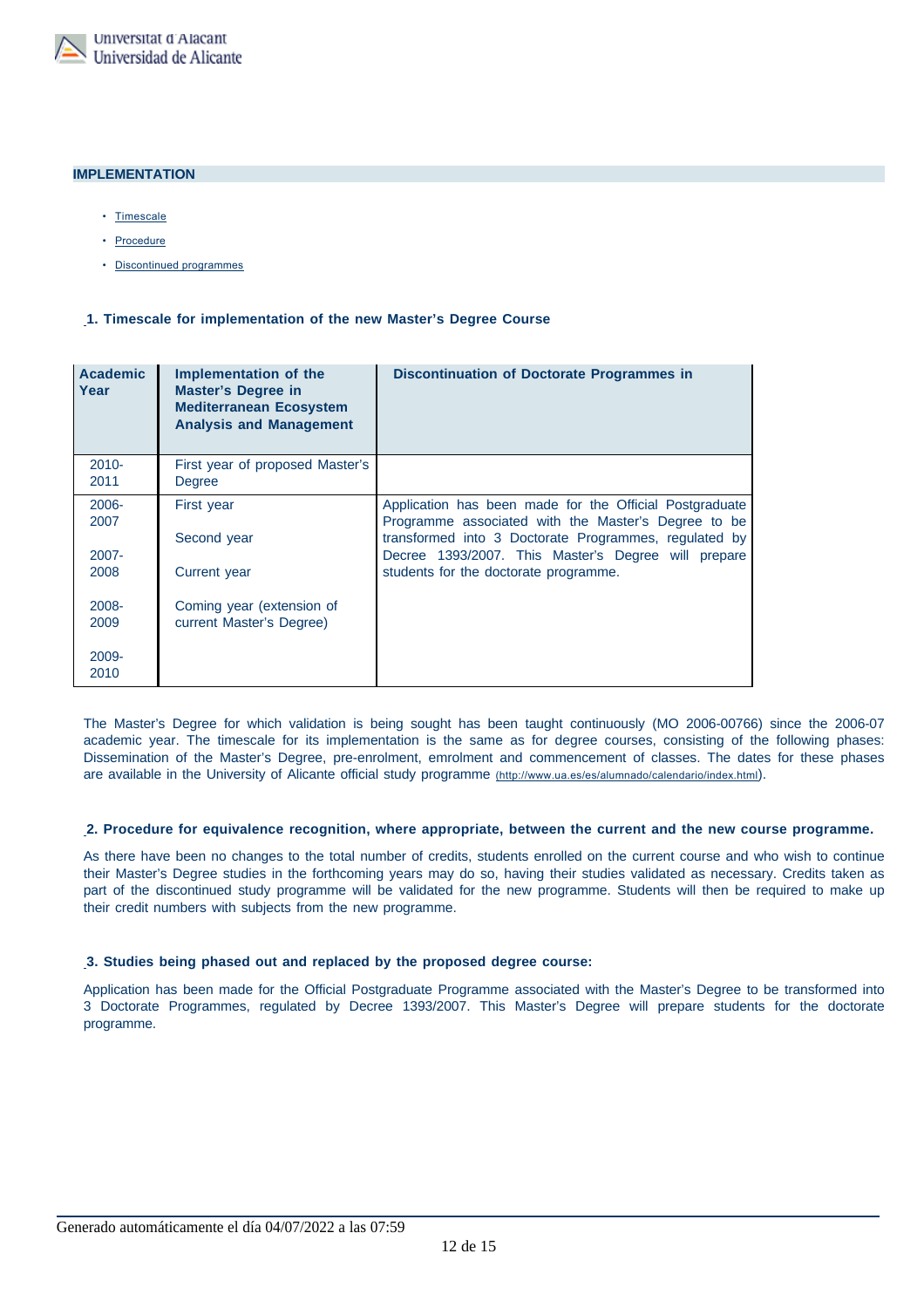

- [Verified Report](http://utc.ua.es/en/documentos/sgic/sgic-sciences/master-s-programmes/verified-report/d033-verified-report.pdf)
- [Resolution from the Universities Council: Positive verification](http://utc.ua.es/en/documentos/sgic/sgic-sciences/master-s-programmes/verified-report/d033-resolution-cu.pdf)
- [Resolution from the Universities Council: Accreditation renewal](https://utc.ua.es/en/documentos/sgic/sgic-sciences/master-s-programmes/cu02-renovacion-acreditacion/d033-renewal-accreditation.pdf)
- [Authorization from the Valencian Government](http://utc.ua.es/en/documentos/sgic/sgic-sciences/master-s-programmes/verified-report/d033-authorization-gv.pdf)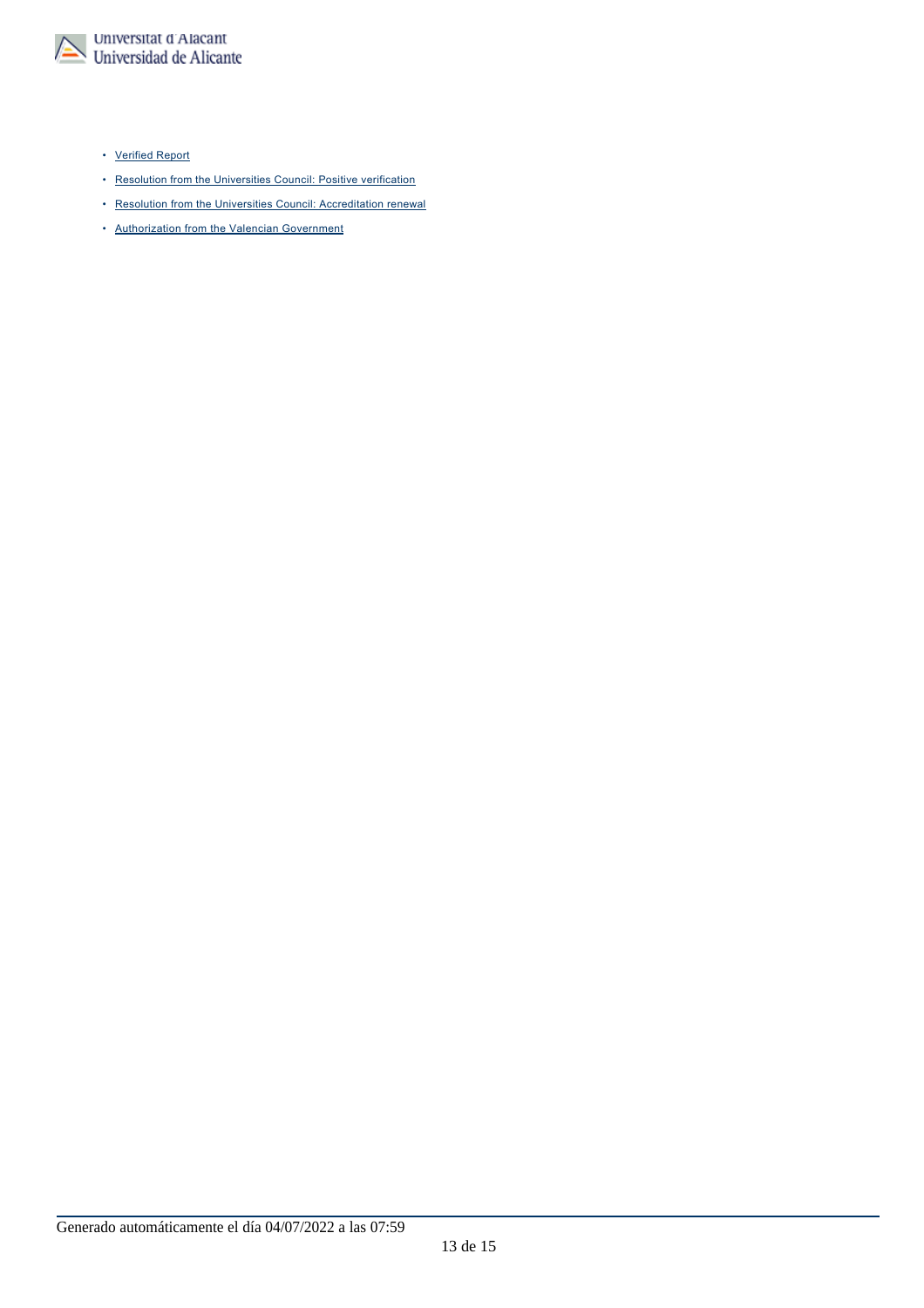

## **Internal Quality Assurance System (SGIC) of the Title**

- Structure of the Centre for Quality
	- [Comission of Internal Quality Guarantee](https://ciencias.ua.es/es/organizacion/comision-de-garantia-interna-de-calidad-de-la-facultad-de-ciencias.html)
	- [Other Commissions](http://utc.ua.es/en/programs-quality/audit/science/other-committees.html)
- [Handbook SGIC](http://utc.ua.es/en/programs-quality/audit/science/handbook-sgic-faculty-sciences.html)
- [Procedures](http://utc.ua.es/en/programs-quality/audit/science/procedures-sgic-faculty-sciences.html)
	- [Strategic \(PE\)](http://utc.ua.es/en/programs-quality/audit/science/strategic-processes-sgic-faculty-sciences.html)
	- [Key \(PC\)](http://utc.ua.es/en/programs-quality/audit/science/processes-key-sgic-faculty-sciences.html)
	- [Support \(PA\)](http://utc.ua.es/en/programs-quality/audit/science/support-processes-sgic-faculty-sciences.html)
	- [Measurement \(PM\)](http://utc.ua.es/en/programs-quality/audit/science/measurement-processes-sgic-faculty-sciences.html)
- [Management of the SGIC](http://cvnet3.cpd.ua.es/Astua/Account/LogOn?ReturnUrl=/Astua/) (Access to ASTUA)

#### **Follow-up of the Title**

- [Self-reports UA](http://utc.ua.es/en/programs-quality/audit/science/master-s-programmes/analysis-and-management-of-mediterranean-ecosystems/analysis-and-management-of-mediterranean-ecosystems-self-reporting-ua.html)
- [External reports AVAP](http://utc.ua.es/en/programs-quality/audit/science/master-s-programmes/analysis-and-management-of-mediterranean-ecosystems/analysis-and-management-of-mediterranean-ecosystems-avap-external-reports.html)
- [Other reports](http://utc.ua.es/en/programs-quality/audit/science/master-s-programmes/analysis-and-management-of-mediterranean-ecosystems/analysis-and-management-of-mediterranean-ecosystems-other-reports.html)
- [Improvement Plans](http://utc.ua.es/en/programs-quality/audit/science/master-s-programmes/analysis-and-management-of-mediterranean-ecosystems/analysis-and-management-of-mediterranean-ecosystems-improvement-plans.html)
- [Progress and Learning Outcomes](http://utc.ua.es/en/programs-quality/audit/progreso-y-resultado-del-aprendizaje.html)